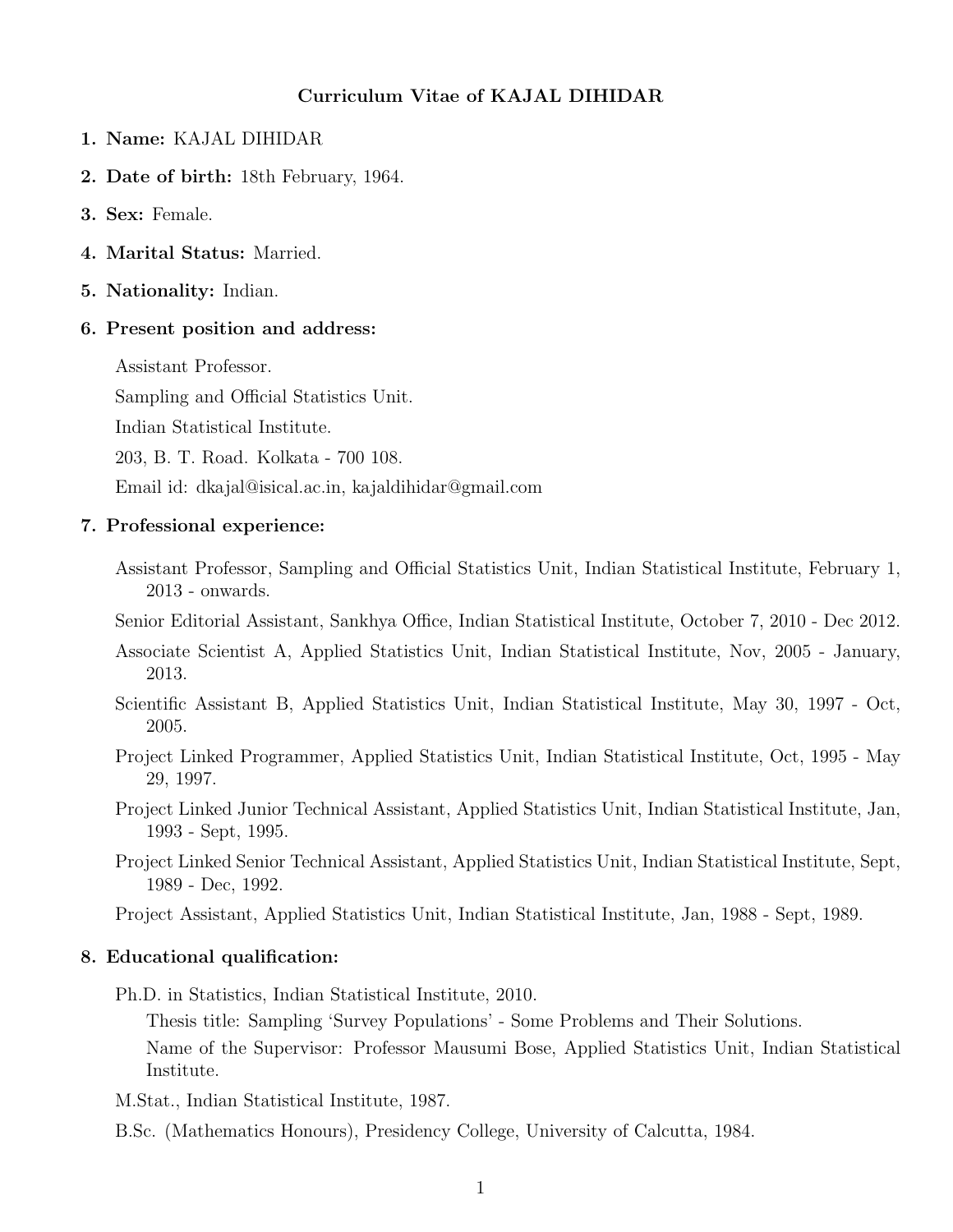#### 9. Research publications:

#### Publications in peer-reviewed journals and books:

- $(1)$  Bose, M. and **Dihidar, K.** (2018). Privacy protection measures for randomized response surveys on stigmatizing continuous variables. Journal of Applied Statistics. 45(15), 2670-2772.
- (2) Pal, S. and Dihidar, K. (2017). On a Procedure of Estimation of Data-Dispersion Matrix under Complex Spatial Structure Prevalent in Field Experiments. Rashi. 2(2), 23-28.
- (3) Dihidar, K. (2017). Privacy protection in estimating sensitive population proportion by hypergeometric randomized response model. Rashi. 2(2), 07-18.
- (4) Pal, S., Dihidar, K., Mandal, G., Basak, S., Ghosh, A., Chakraborty, A.K. and Pal, S. (2017). A novel approach in robust estimation of optimum size of plots. International Journal of Agricultural and Statistical Sciences. **13(2)**, 423-429.
- (5) Dihidar, K. and Bhattacharya, M. (2017). Estimating sensitive population proportion using a combination of binomial and hypergeometric randomized responses by direct and inverse mechanism. *Statistics in Transition, new series.* **18(2)**, **193-210**.
- (6) Pal, S., Dihidar, K., Pal, S., Basak, S., Ghosh, A. and Mandal, G. (2017). A revisit to the determination of robust optimum plot size. Asian Academic Research Journal of Multidisci*plinary.*  $4(5)$ , 61-73.
- (7) Dihidar, K. and Basu, L. (2017). Privacy Protection in Estimating Sensitive Population Proportion by a Modified Unrelated Question Model. *Statistics and Applications*. 15(1 and 2) , New Series, 19-25.
- (8) Dihidar, K. (2016). Estimating Sensitive Population Proportion by Generating Randomized Response Following Direct and Inverse Hypergeometric Distribution. Chapter 26 (pages: 427 - 441) in Handbook of Statistics, vol 34 : Data Gathering, Analysis and Protection of Privacy Through Randomized Response Techniques: Qualitative and Quantitative Human Traits. Edited by Arijit Chaudhuri, Tasos C. Christofides and C.R. Rao. Elsevier, North Holland, Amsterdam, The Netherlands.
- (9) Pal, S., Mandal, G. and Dihidar, K. (2015). Determination of robust optimum plot size and shape - a model-based approach. *Biometrical Letters.*  $52(1)$ , 13-22.
- (10) Dihidar, K. (2015). On the comparison of some randomized response techniques under unequal probability sampling and super-population modelling. Model Assisted Statistics and Applications. 10, 299-307.
- (11) Dihidar, K. (2015). Simultaneous estimation of several survey population parameters in complex surveys by Bayesian and classical methods. Model Assisted Statistics and Applications. 10, 163-173.
- (12) Dihidar, K. (2014). Estimating population mean with missing data in unequal probability sampling. *Statistics in Transition*. New Series, Summer 2014. **15(3)**, 369-388.
- (13) Chaudhuri, A. and Dihidar, K. (2014). Generating randomized response by inverse mechanism. Model Assisted Statistics and Applications. **9**, 343-351.
- (14) Mukherjee, D., Mitra, S., Dihidar, K., Mukherjee, A., Talukdar, P., and Poddar, M. (2013). Community vs. individual targeting in CSR projects: A case study in West Bengal. *Produc*tivity.  $54$  (3), 275-290.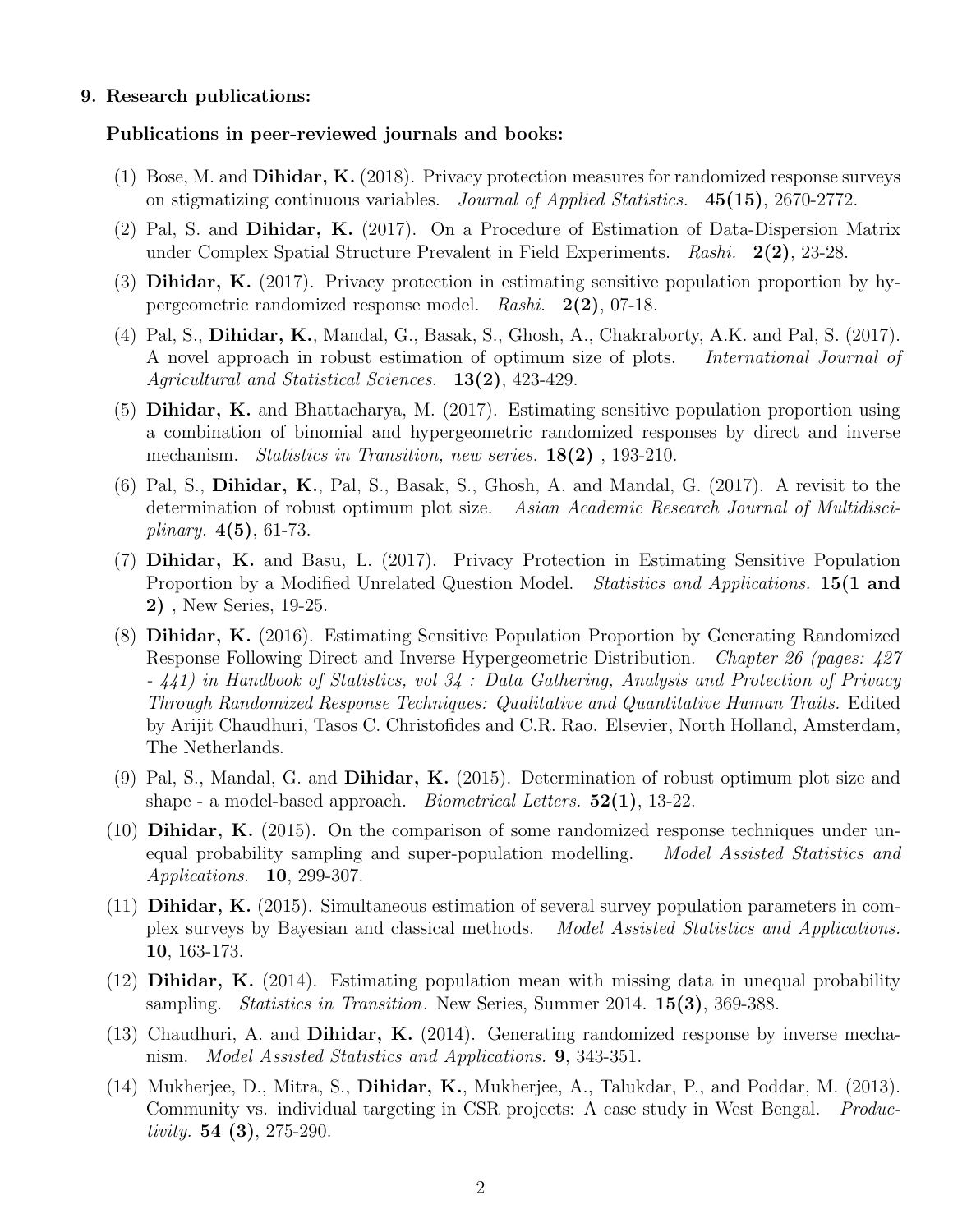- (15) Dihidar, K. and Chowdhury, J. (2013). Enhancing a randomized response model to estimate population means to sensitive questions. *Mathematical Population Studies*.  $20(3)$ , 123-136.
- $(16)$  Bose, M., Chaudhuri, A., **Dihidar, K.** and Das, S.  $(2011)$ . Model-cum-design based estimation of the prevalence rate of a disease in a locality using spatial smoothing. Statistics. 45, 293-305.
- (17) Mukhopadhyay, S., Bhattacharya, S. and Dihidar, K. (2011). On Bayesian 'Central Clustering': Application To Landscape Classification of Western Ghats. The Annals of Applied Statistics. 5(3), 1948-1977.
- (18) Chaudhuri, A., Bose, M. and Dihidar, K. (2011). Estimating sensitive proportions by Warner's randomized response technique using multiple randomized responses from distinct persons sampled. Statistical Papers. 52, 111-124.
- (19) Chaudhuri, A., Bose, M. and Dihidar, K. (2011). Estimation of a sensitive proportion by Warner's randomized response data through inverse sampling. *Statistical Papers*. **52**, 343-354.
- (20) Dihidar, K. (2011). Modifying classical randomized response techniques with provision for true response. Calcutta Statistical Association Bulletin. **63**, (Special 7th Triennial Proceedings Volume), 223-240.
- (21) Dihidar, K. (2009). On shrinkage estimation procedure combining direct and randomized responses in unrelated question model. Journal of the Indian Society of Agricultural Statistics, 63, 283-296.
- (22) Chaudhuri, A. and Dihidar, K. (2009). Estimating means of stigmatizing qualitative and quantitative variables from discretionary responses randomized or direct. Sankhya, Series B, 71, 123-136.
- (23) Chaudhuri, A., Bose, M. and Dihidar, K. (2009). Rao-Hartley-Cochran sampling with competitive estimators. Calcutta Statistical Association Bulletin. 61, 227-242.
- (24) Ghosh, J.K., Dihidar, K. and Samanta, T. (2008). On different clustering of the same data set. Advances in Statistics. B.K. Kale Felicitation Volume, 112-119.
- (25) Chaudhuri, A., Dihidar, K. and Bose, M. (2006). On the feasibility of basing Horvitz  $\&$ Thompson's estimator on a sample by Rao, Hartley & Cochran's scheme. Communications in Statistics. Theory and Methods. 35, 2239-2244.
- (26) Chaudhuri, A., Bose, M. and Dihidar, K. (2005). Sample-size-restrictive adaptive sampling: an application in estimating localized elements. Journal of Statistical Planning and Inference. 134, 254-267.
- (27) Dihidar, K. and Choudhury, P.P. (2004). Matrix algebraic formulae concerning some exceptional rules of two-dimensional cellular automata. Information Sciences. 165, 91-101.
- (28) Chattopadhyay, P., Choudhury, P.P. and Dihidar, K. (1999). Characterisation of a particular hybrid transformation of two-dimensional cellular automata. Computers & Mathematics with Applications. 38(5-6), 207-216.
- (29) Khan, A.R., Choudhury, P.P., Dihidar, K. and Verma, R. (1999). Text compression using two-dimensional cellular automata. Computers & Mathematics with Applications. **37(6)**, 115-127.
- (30) Khan, A.R., Choudhury, P.P., Dihidar, K., Mitra S. and Sarkar, P. (1997). VLSI architecture of a cellular automata machine. Computers & Mathematics with Applications.  $33(5)$ , 79-94.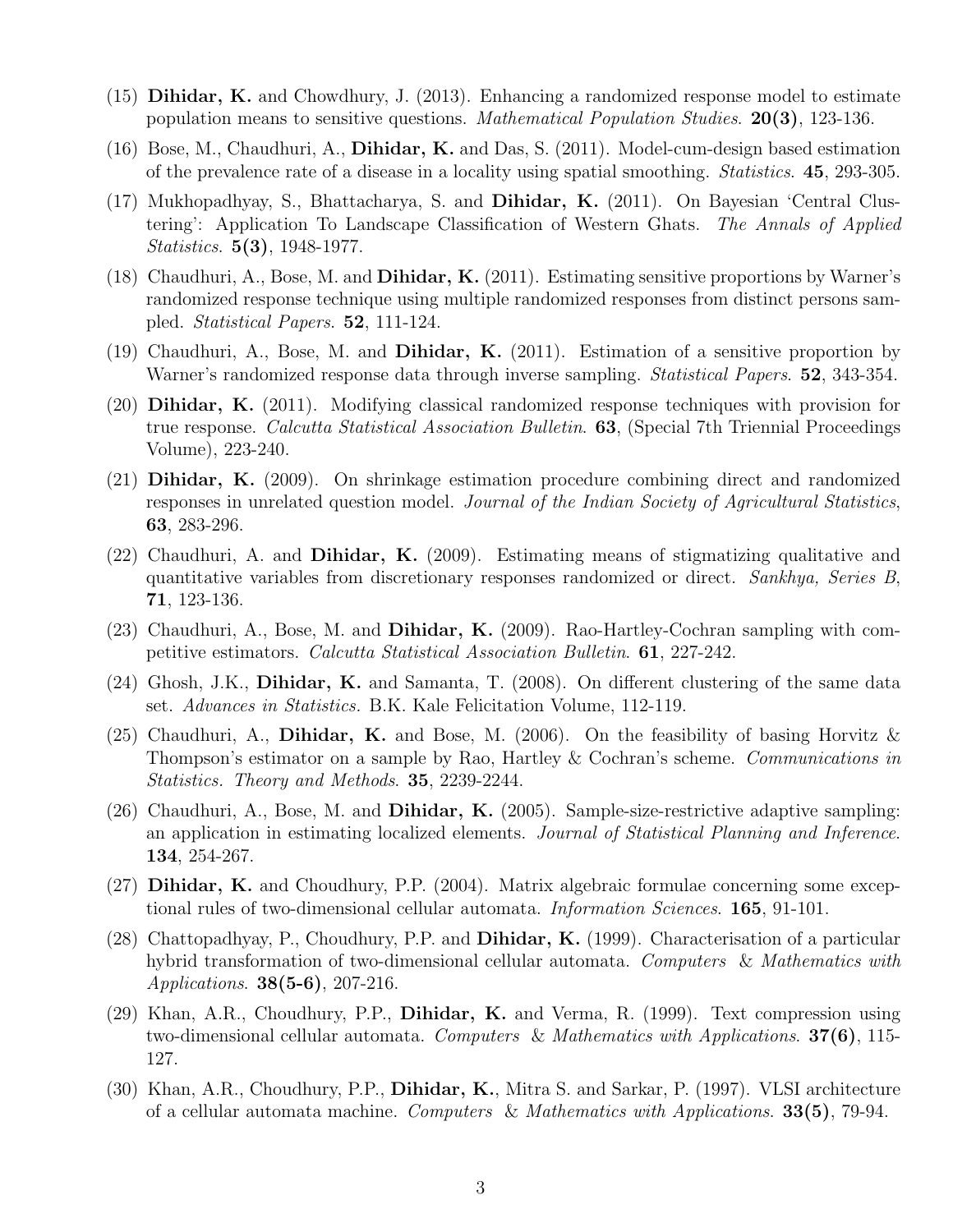### 10. Teaching and other academic activities:

## (a) Teaching:

## Courses taught in degree courses in Indian Statistical Institute :

- i. Sample Surveys in B.Stat. 3rd year and M.Stat. 1st year courses since 2013.
- ii. Advanced Sample Surveys in M.Stat. 2nd year course in 2015-16.
- iii. Computer Applications (Data Analysis through Excel, SPSS and R software) to ISI Non-Economics JRFs in Social Sciences (Psychology, Linguistics and Sociology) since 2013.

# Courses taught in International Statistical Education Center (ISEC), I.S.I.:

- i. Sample Surveys since 2010.
- ii. Data processing and statistical analyses through R software since 2006.
- iii. Various sampling methods to the participants of the special course for Officer's of National Statistical Bureau of Bhutan during April 23 to May 04, 2018.
- iv. Inferential Statistics to the participants from Afghanistan for a Special Course on Statistics in 2015.
- v. Sample Surveys to the participants from Cambodia for a Special Course on Statistics in 2013.
- vi. Statistical analysis through R software programming to the participants for Special Course on Statistics (April 2011 - June 2011, December 2007 - July 2008).

## Courses taught in workshops:

- i. Small Area Estimation to two batches of ISS Mid-Carrer Training On Recent Developments In Survey Methodology held during 4th March to 8th March, 2019.
- ii. Writing R functions, Use of R in basic sampling techniques, and Hands on Small Area Estimation through R software to ISS Probationers (40th Batch) Training On Survey Methodology And Data Analytics held during 4th March to April 26, 2019.
- iii. Course on systematic sampling, PPS sampling including Rao, Hartley and Cochran's scheme and related estimation procedure and Statistical analysis through R software programming to the participants of the program titled 'ISS Probationer's Training on Sample Survey Methodology and Estimation' held during Jan 23 - Feb 16, 2018, at SOSU, ISI, Kolkata.
- iv. Sample size determination, Scaling techniques and reliability analysis, Factor analysis, Cluster analysis and Discriminant analysis to the participants of the workshop on 'Application of Statistics in Social Sciences' held during November 06-12, 2017, at NI-TAP (National Institute of Technology, Arunachal Pradesh), Yupia, Arunachal Pradesh conducted by SOSU, ISI, Kolkata.
- v. Different sampling methods, estimation procedures, sample size determination and related computational details through Excel to the participants of the workshop on 'Training of Research Personnel of Doordarshan' held during September 06-08, 2017, at ISI, Kolkata.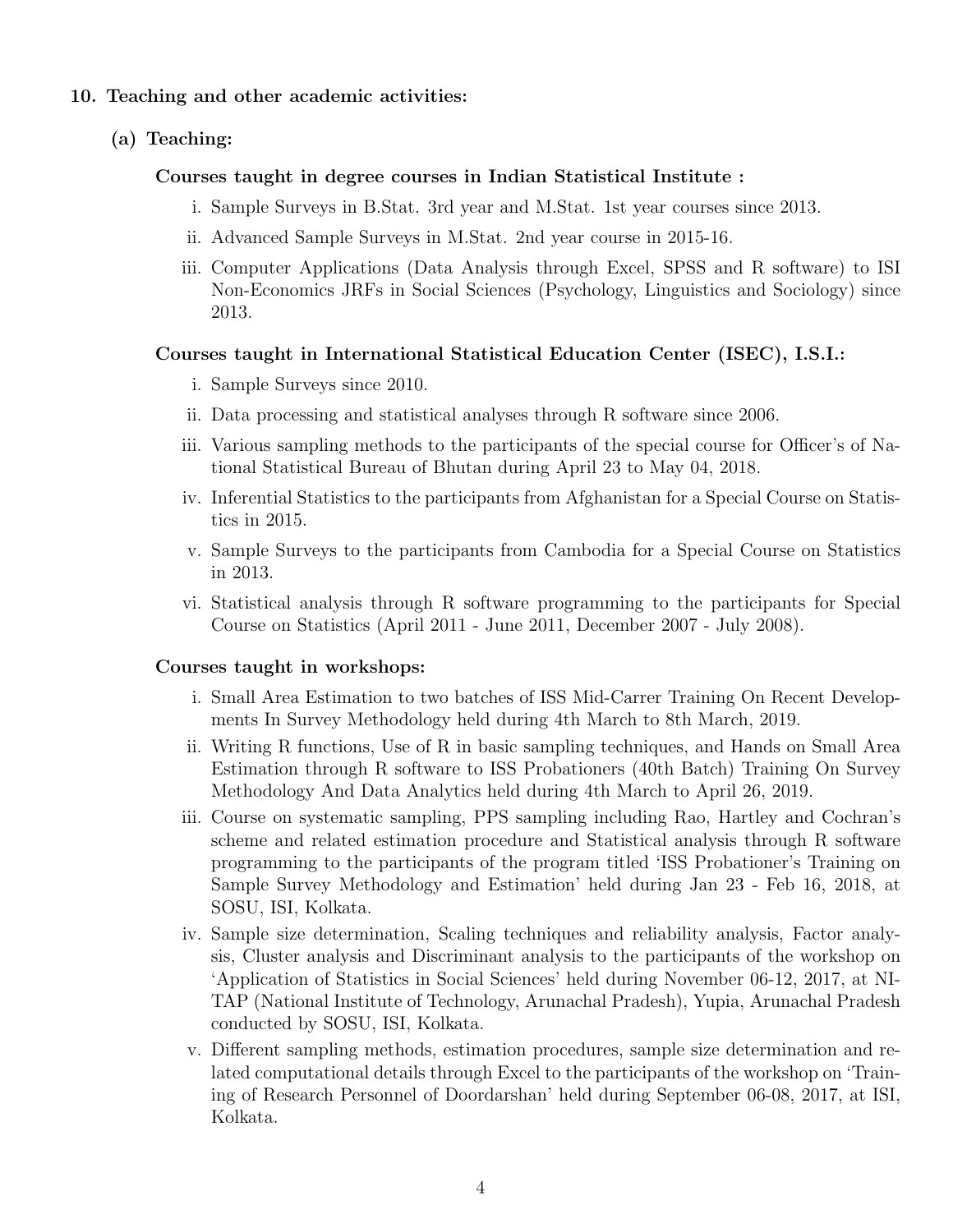- vi. Introduction to R to the participants of a workshop on 'Big Data and R' held during February 02-08, 2017, at Computer Science & Engineering Department of Institute of Engineering and Management (IEM), IEM Gurukul Campus, Kolkata conducted by IEM, Kolkata.
- vii. Scaling techniques and reliability analysis, Factor analysis, Cluster analysis and Discriminant analysis to the participants of the workshop on 'Application of Statistics in Social Sciences and Official Data' held during December 05-11, 2016, at NEHU, Tura Campus, Meghalaya conducted by SOSU, ISI, Kolkata.
- viii. Course on various sampling designs and sample size determination in many other workshops conducted by SOSU, ISI.
- ix. Statistical analysis through R software programming to the participants for Training Preogrammes of Reserve Bank of India's Newly Appointed Officers conducted by SOSU, ISI.
- x. Sample survey work through R software package to many workshops since 2010, including in the workshop conducted by NSSO, the training programs for ISS Probationary Officers conducted by SOSU, etc.
- xi. Course on Sampling in the workshop on 'Statistics & Sampling in Audit' held during December 16-20, 2013 at Regional Training Institute, CGO Complex, Salt Lake, Kolkata conducted by Indian Audit and Accounts Department.
- xii. Overview of International Passenger Survey to the Students of Post Graduate Diploma in Statistical Methods with Applications from ISI North East Center, Tezpur, program during their Kolkata visits for several years since 2011.
- xiii. Programming in C language to the participants of 'Refresher Course on Computer Applications in Statistics, Winter School' held at ASU for several times.
- xiv. Analysis of Measures of Poverty and Measures of Inequality through SPSS software to the participants of a Training Programme for Government Officers on Economic Statistics held during January 28-31, 2008, conducted by E.R.U., I.S.I., Kolkata.
- xv. Statistical analysis through SPSS and R software in several workshops held at ASU.

## (b) Master's Project supervision:

Supervised several M.Stat.(ISI) and M.Sc.(Statistics, Kalyani Univ) in their project works. The titles of the projects are as follows.

- i. Estimating sensitive population proportion by three stage randomized forced response model. Submitted in ISI in the year 2018.
- ii. Forecasting the production of total food grains, pulses and oil seeds in India using ARIMA and ARIMAX models. Submitted in Kalyani University in the year 2018.
- iii. Assessing the factors that affect the health status of M.Sc Second Year students of Kalyani University using Ordinal Logistic Regression analysis. Submitted in Kalyani University in the year 2017.
- iv. Analysis and protection of privacy in an application of randomized response technique. Submitted in ISI in the year 2017.
- v. Poisson regression on count data. Submitted in Kalyani University in the year 2017.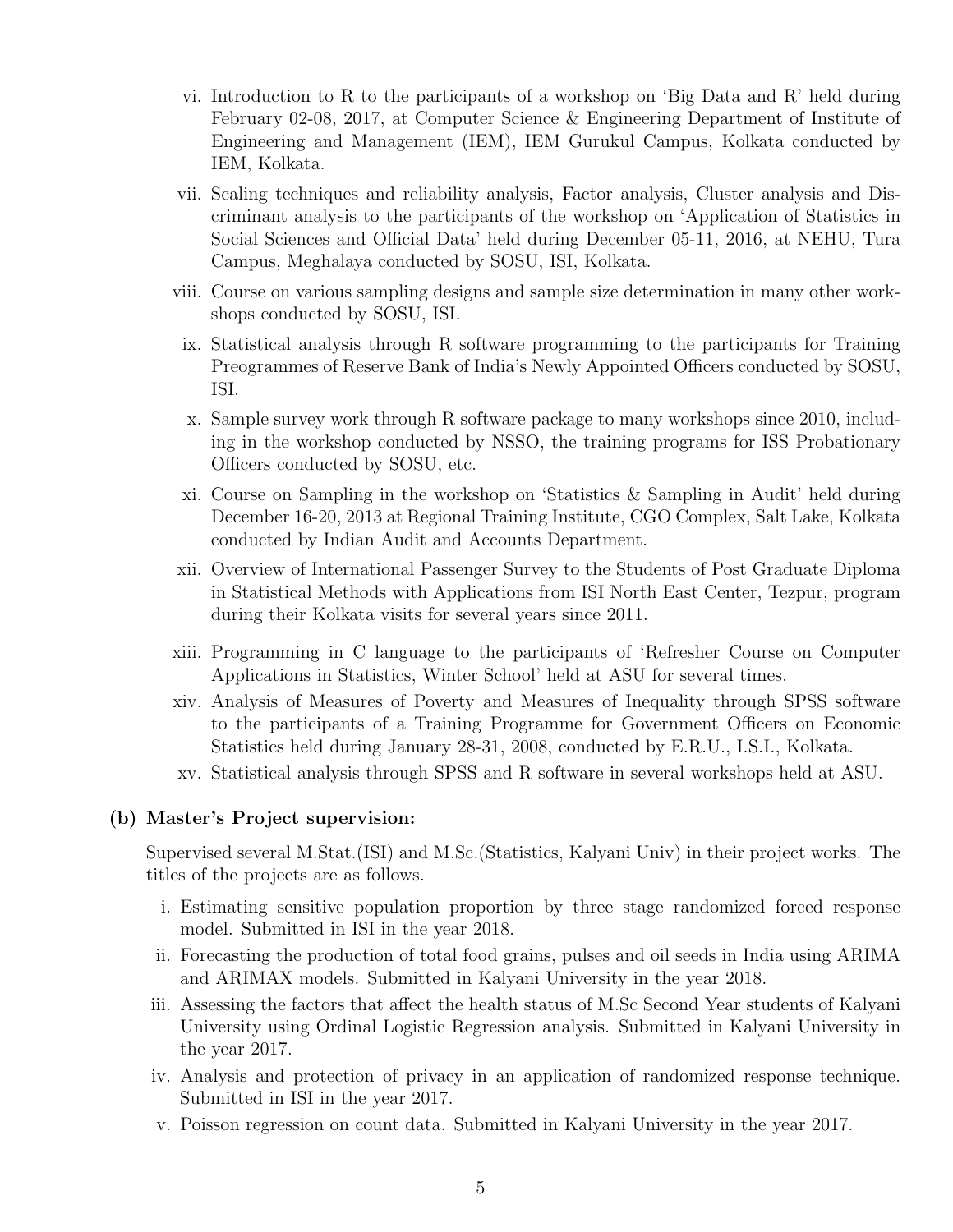- vi. Inflation-Expectations survey of households An exercise on variance estimation in systematic sampling scheme. Submitted in ISI in the year 2016.
- vii. Estimating Sensitive Population Proportion using a Combination of Binomial and Hypergeometric Randomized Responses by Direct and Inverse Mechanism. Submitted in ISI in the year 2016.
- viii. Estimating Sensitive Population Proportion by Generating Randomized Response following Direct and Inverse Hypergeometric Distribution. Submitted in Kalyani University in the year 2015.
- ix. Estimating population mean with doubtful missing data and propensity score in unequal probability sampling. Submitted in ISI in the year 2013.
- x. Estimation of a quantitative sensitive mean applying Gjestvang and Singh's model through inverse sampling of respondents. Submitted in Kalyani University in the year 2012.
- xi. Estimation of sensitive proportion by Mangat  $&$  Singh (1990)'s model emphasizing on multiple randomized responses from distinct persons. Submitted in Kalyani University in the year 2012.
- xii. Enhancing a randomized response model to estimate the sensitive quantitative population mean. Submitted to KVPY in the year 2011. (This paper has been presented in 99th Science Congress, 2011 held in KIIT, Bhubaneswar by my project student Joydeep Chowdhury, M.Stat, 1st year.)
- xiii. Estimating sensitive proportions by repetitive Warner's randomized response technique. Submitted in Kalyani University in the year 2010.
- xiv. An experiment on estimating the monthly expenditure per household in West Bengal through Systematic Sampling. Sumbitted in Kalyani University in the year 2009.
- xv. Examining the performance of Bootstrap Method for estimation of confidence interval in comparison to v1 & v2 of Wolter (1984) in Systematic Sampling. Sumbitted in Kalyani University in the year 2009.

## (c) Acted as Peer-Reviewer for papers submitted in the following journals:

- Communications in Statistics Theory and Methods
- Communications in Statistics Simulation and Computation
- Sankhya
- Environmental and Ecological Statistics
- Model Assisted Statistics and Applications
- Hacettepe Journal of Mathematics and Statistics
- Statistics in Transition, New Series
- Journal of Applied Statistics
- Statistics and Probability Letters
- Journal of the Society of Statistics, Computer and Applications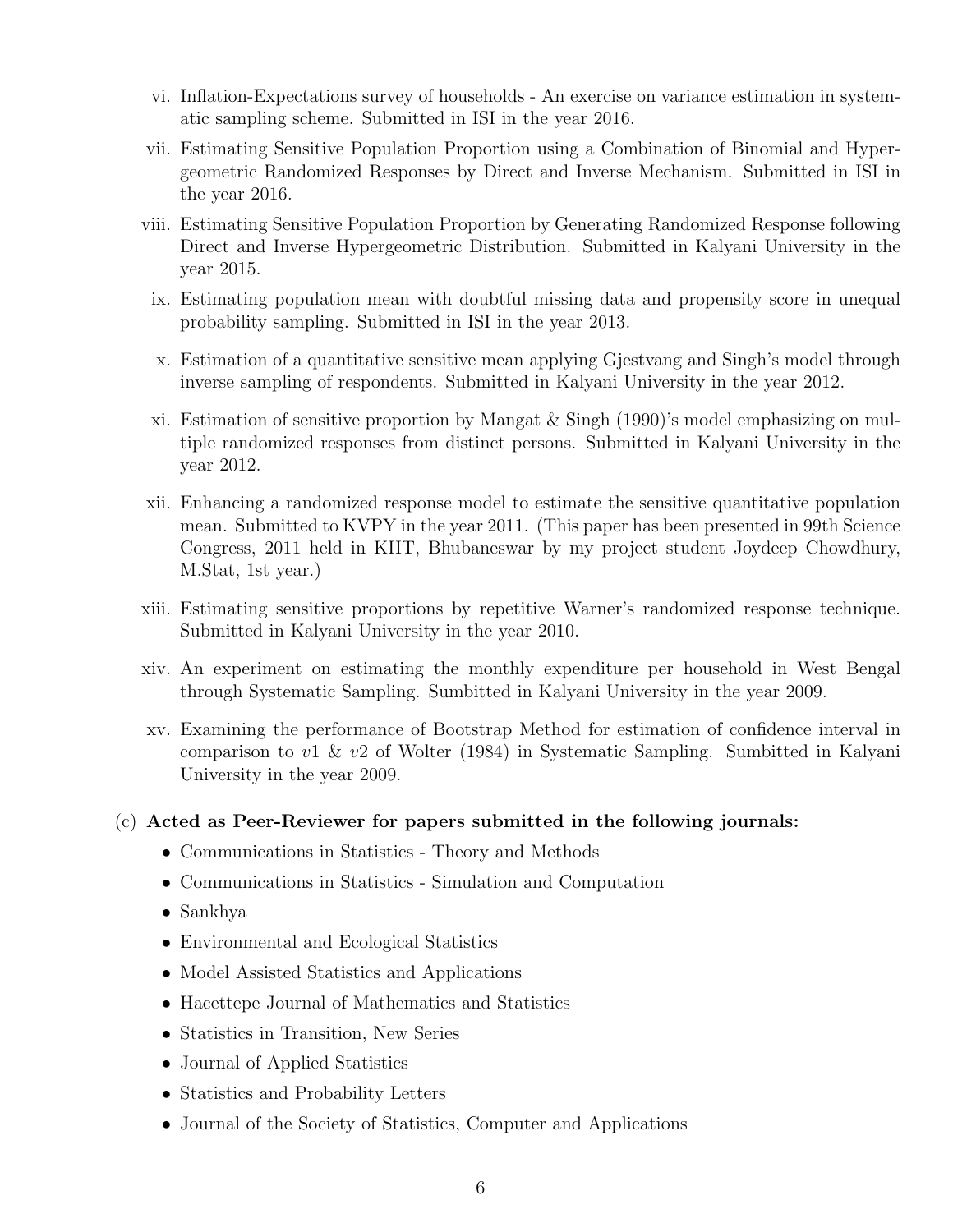- Mathematical Population Studies
- Kuwait Journal of Science

# (d) Acted as Coordinator of the following workshops:

- Workshop cum Seminar on Data Analytics and Business Research Dimensions organized by Department of Management, NEHU, TURA Campus, Meghalaya, India held during August 03 - 11, 2018.
- One Week National Workshop on Mathematical and Statistical Software organized by Department of Mathematics, Sikkim Government College held during Sept 22 - 28, 2018.
- Workshop on Applications of Statistics in Social Sciences during November 06-12, 2017, at NITAP (National Institute of Technology, Arunachal Pradesh), Yupia, Arunachal Pradesh conducted by SOSU, ISI, Kolkata.
- Workshop on Applications of Statistics in Social Sciences and Official Data during December 05-11, 2016 held at NEHU, Tura Campus, Meghalaya conducted by SOSU, ISI, Kolkata.
- Training on Sample survey work through R software package to the NSSO Officers held at NSSO, Kolkata during Nov 23-27, 2015.
- Training program on Basic Statistics for Officials dealing with Statistics in DES, Tripura held at SOSU during July 21-24, 2014.
- (Joint Coordinator) Workshop on Upgradation of Skill of Govt. Officials held in Gangtok, Sikkim during June 02-11, 2014.
- Executive Programme on Statistical Analysis for the teachers, educators of various institutions of Madhya Pradesh Government held during September 23-27, 2013 at SOSU, ISI, Kolkata

# (e) Responsibility in ISI Projects:

Involved with the responsibility of designing the sampling and corresponding estimation procedure wherever applicable and computation and other duties in the following projects.

- i. Acting as Coordinator in preparation of an E-Learning Module on Basic and Official Statistics funded by Ministry of Statistics and Programme Implementation, Govt. of India. Principal Investigator: Dr. Nachiketa Chattopadhyay.
- ii. Developing an appropriate methodology for estimating proportion of villages with specific infrastructure facility, funded by Ministry of Statistics and Programme Implementation, Govt. of India. Principal Investigator: Dr. Nachiketa Chattopadhyay.
- iii. Developing an appropriate structure preserving estimation (SPREE) method for estimating the main level aggregates for NSSO household survey, funded by Ministry of Statistics and Programme Implementation, Govt. of India. Principal Investigator: Dr. Nachiketa Chattopadhyay.
- iv. International Passenger Survey 2015-16 commissioned by Ministry of Tourism, Govt. of India. Principal Investigator: Professor Ashis Sengupta, ASU, ISI.
- v. Methodological Study towards Compilation and Estimation of Service Trade Statistics 2015-16 commissioned by Directorate General of Commercial Intelligence and Statistics (DGCI&S), Ministry of Commerce and Industruy, Govt. of India. Principal Investigator: Professor Ashis Sengupta, ASU, ISI.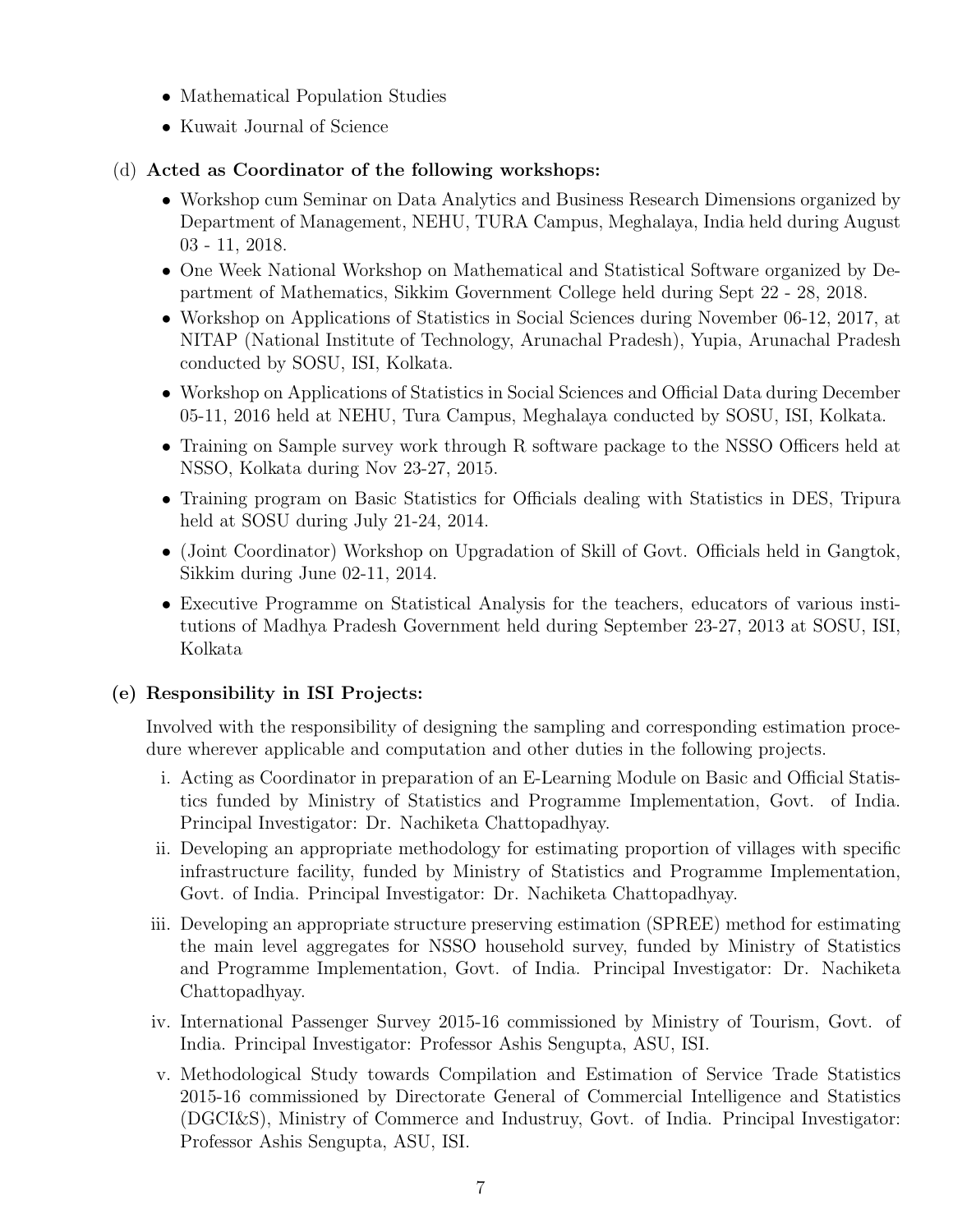- vi. ISI-RBI collaboration research project funded by Reserve Bank of India,2014-15. Principal Investigator: Dr. Diganta Mukherjee, SOSU, ISI.
- vii. Reviewing the existing system of compilation of trade indices funded by DGCI&S, Govt. of India. Principal Investigator: Dr. Nachiketa Chattopadhyay, SOSU, ISI.
- viii. Accountability of Local Governments in West Bengal: A pilot study on Gram Panchayats, Government of West Bengal funded by State Finance Commission, Govt. of West Bengal. Principal Investigator: Dr. Sandip Mitra, SOSU, ISI.
- ix. A study on Corporate Social Responsibility of IISCO, funded by IISCO(SAIL). Principal Investigator: Dr. Sandip Mitra, SOSU, ISI.
- x. International Passenger Survey in India : 2010 2011 conducted by A.S.U., I.S.I. collaborated with Ministry of Tourism, Government of India. Principal Investigator: Professor Ashis Sengupta, ASU, ISI.
- xi. Feedback from the Indian Statistical Institute on Consumer Confidence Survey, Rounds 1 to 9, conducted by Reserve Bank of India. Principal Investigator: Professor Debasis Sengupta, ASU, ISI.
- xii. Observations from the Indian Statistical Institute about Survey on Perceived Inflation conducted by Reserve Bank of India. Principal Investigator: Professor Debasis Sengupta, ASU, ISI.
- xiii. Statistical analysis of a very large scale remotely sensed data collected from Western Ghats and studying the related classification problems. Principal Investigator: Professor Tapas Samanta, ASU, ISI.
- xiv. Analysis of Two Dimensional Cellular Automata. Principal Investigator: Professor Pabitra Pal Choudhury, ASU, ISI.
- xv. A study of Rural Indebtedness in West Bengal. Principal Investigator: Professor Bimal Roy, ASU, ISI.
- xvi. Differential Impact Study on Modern Rice Technology. Principal Investigator: Professor Anish Mukherjee, ASU, ISI.
- xvii. Developing a Software Package Programme on Cluster Analysis for microcomputer. : A part of the priced software package titled 'Essential Applied Statistics for Environmentalists ( EASE )'. Principal Investigator: Professor Ajay Adhikari, ASU, ISI.

## (f) Lectures in conferences:

- i. Title of the lecture: 'Survey Sampling and Analysis Through R Programming'. Name of the conference: One-day seminar on Computational Statistics in the Department of Statistics, Kalyani University, on March 30, 2016.
- ii. Title of the lecture: 'Estimating population mean with doubtful missing data in unequal probability sampling'. Name of the conference: 8th Triennial Calcutta Symposium on Statistics and Probability held during December 27 - 30, 2012 in the Department of Statistics, University of Calcutta.
- iii. Title of the lecture: 'Modifying classical randomized response techniques with provision for true response'. Name of the conference: 7th Triennial Calcutta Symposium on Statistics and Probability held during December 28 - 31, 2009 in the Department of Statistics, University